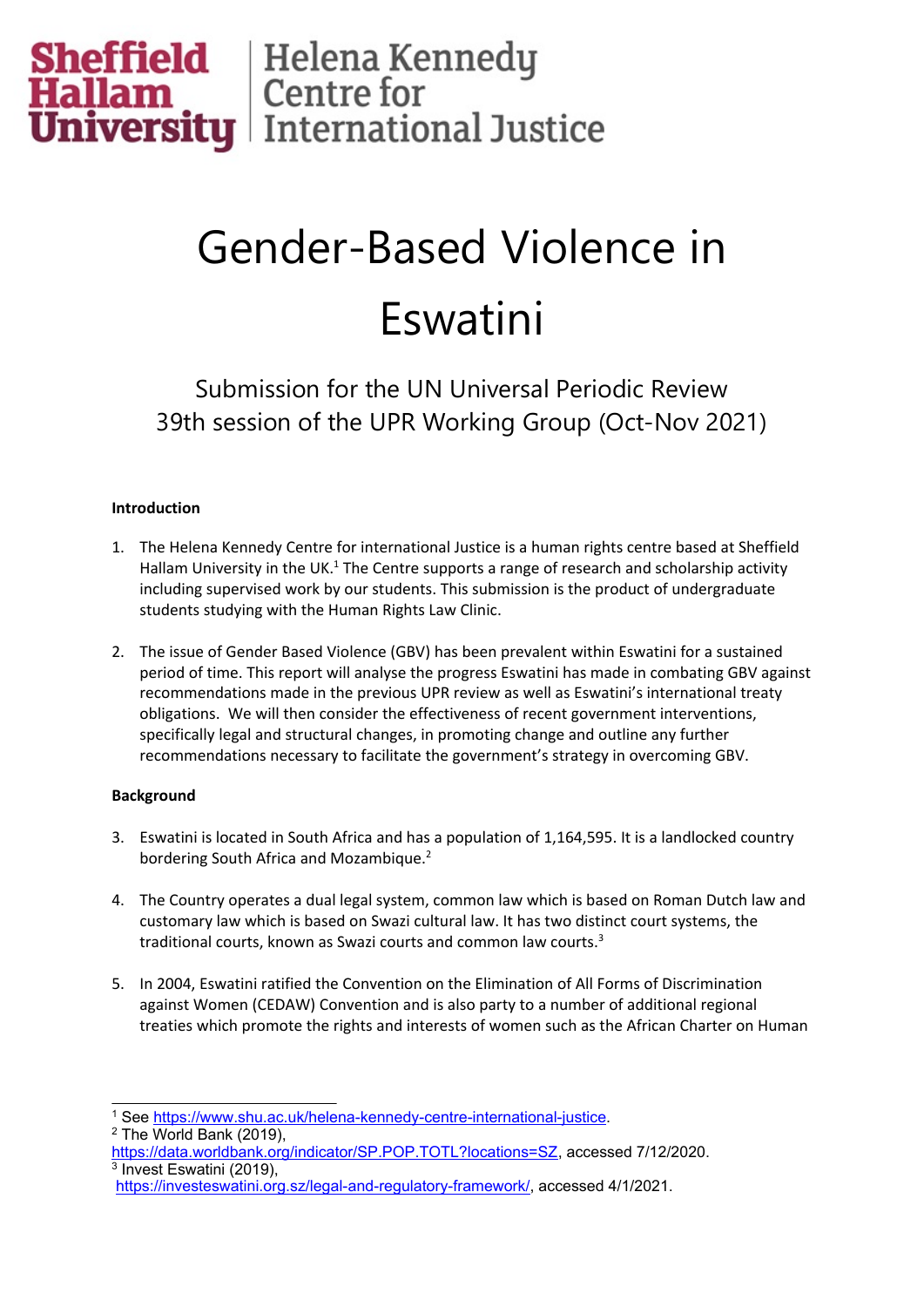and Peoples Rights on the Rights of Women in Africa (Maputo Protocol). 4

- 6. Eswatini has also committed itself to the United Nations Sustainable Development Goals (SDGs) Agenda 2030; SGD 5 aims to achieve gender equality and end all GBV by 2030.
- 7. Eswatini has the highest prevalence of HIV in the world with 27.3% of adults living with HIV. The perception of women as subordinate to men and resulting gender inequality has increased the vulnerability of women to HIV. <sup>5</sup>

## **Prevalence of Gender Based Violence**

- 8. Unreliable police statistics and significant underreporting means it is difficult to ascertain the extent of GBV within Eswatini. In its evaluation of Eswatini, the CEDAW Committee expressed concern with the low level of reporting of violence against women, resulting in <sup>a</sup> culture of silence and impunity.
- 9. Human Rights Watch estimates identify an alarmingly high rate of GBV, particularly violence and sexual assault towards children, finding that 48% of girls between the ages of 13 to 24 reported to have experienced some form of sexual violence,<sup>6</sup> with 1 in 3 Swazi women experiencing sexual violence by the time they are 18.<sup>7</sup>

## **Progress Made Since Last UPR Report**

- 10. At the previous UPR review, Eswatini accepted several recommendations concerning GBV against women and children, including to abrogate without delay legislative and regulatory provisions that discriminate against women and to adopt new laws in accordance with the principles of gender equality.<sup>8</sup>
- 11. Subsequently, it is important to recognise the progress that Eswatini has made in this respect. In 2018, Eswatini enacted the Sexual Offences and Domestic Violence Act which has been universally praised for its comprehensive nature.<sup>9</sup>
- 12. Prior to enactment of the Act, insufficient legal protection meant that women and children were more susceptible to GBV due to <sup>a</sup> combination of: inadequate punishment of offenders, <sup>a</sup> high threshold of the evidence required to establish rape or sexual assault as well as deficiencies within the definitions of rape and other important legal terms.

<sup>4</sup> Human Rights Council, 'National report submitted in accordance with paragraph 5 of the annex to Human Rights Council resolution 16/21 - Swaziland' (United Nations General Assembly, 13th May 2016 [https://documents-dds-](https://documents-dds-ny.un.org/doc/UNDOC/GEN/G16/045/45/PDF/G1604545.pdf?OpenElement)

[ny.un.org/doc/UNDOC/GEN/G16/045/45/PDF/G1604545.pdf?OpenElement](https://documents-dds-ny.un.org/doc/UNDOC/GEN/G16/045/45/PDF/G1604545.pdf?OpenElement) (accessed 08/03/2021)  $5$  Statista (2019),

<https://www.statista.com/statistics/270209/countries-with-the-highest-global-hiv-prevalence/>. <sup>6</sup> Human Rights Watch (October 2, 2019), https://www.hrw.org/world-report/2020/country-

chapters/eswatini-formerly-swaziland#, accessed 1/2/2021.

 $7$  Swagaa (2020)

<https://www.swagaa.org.sz/gender-based-violence/>, accessed 15/12/2020.

<sup>8</sup> United Nations Human Rights Council, 'Report of the Working Group on the Universal Periodic Review: Swaziland', 13 July 2016, A/HRC/33/14, [https://documents-dds-](https://documents-dds-ny.un.org/doc/UNDOC/GEN/G16/150/90/PDF/G1615090.pdf?OpenElement)

[ny.un.org/doc/UNDOC/GEN/G16/150/90/PDF/G1615090.pdf?OpenElement](https://documents-dds-ny.un.org/doc/UNDOC/GEN/G16/150/90/PDF/G1615090.pdf?OpenElement).

<sup>9</sup> Demystifying to Achieve Gender Equality, [https://cscuk.fcdo.gov.uk/demystifying-to-achieve-gender](https://cscuk.fcdo.gov.uk/demystifying-to-achieve-gender-equality/)[equality/](https://cscuk.fcdo.gov.uk/demystifying-to-achieve-gender-equality/).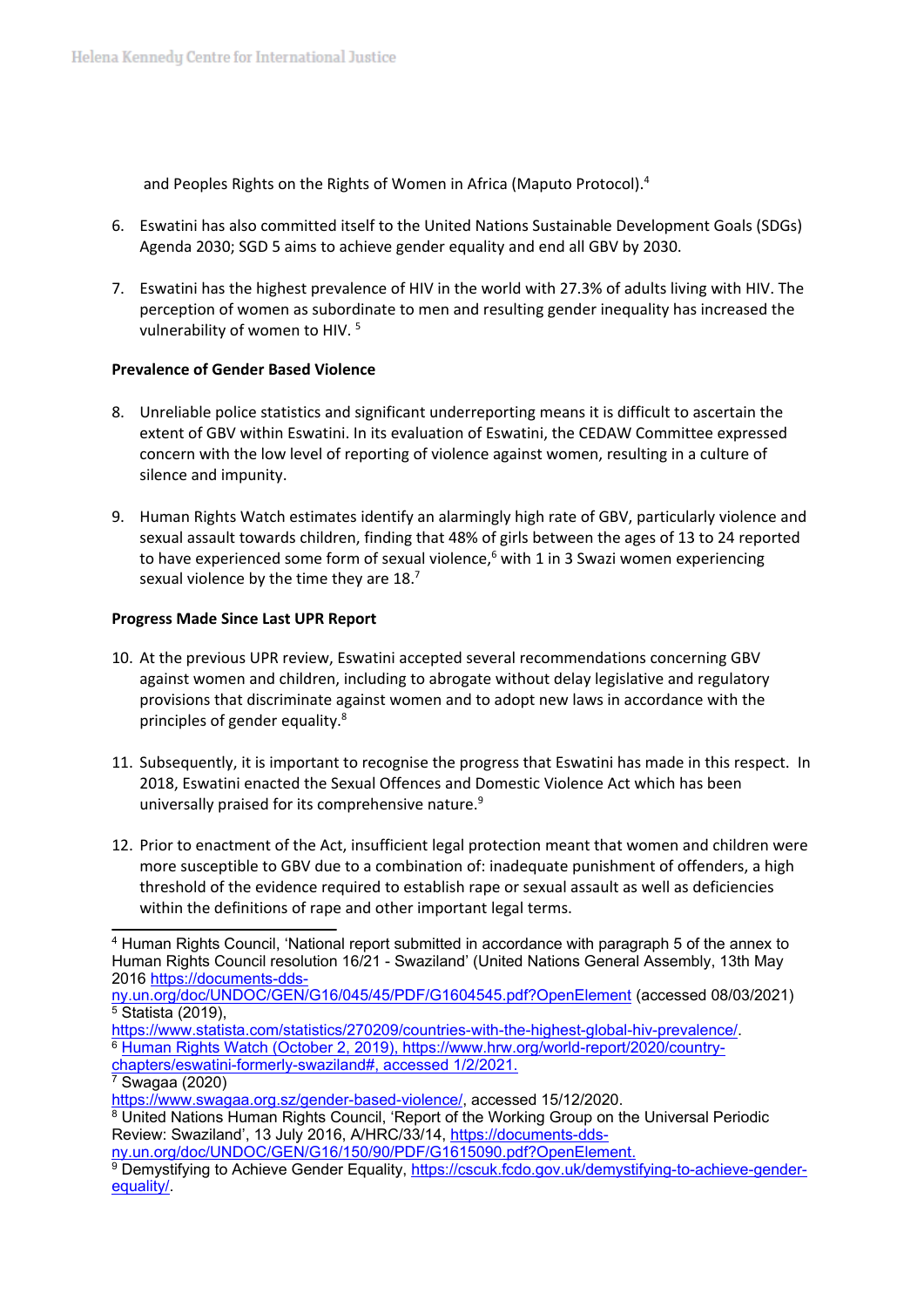- 13. The SODV Act 2018 seeks to rectify these issues and bring Eswatini in line with its international human rights obligations, particularly Article 2 of CEDAW which imposes an overarching obligation upon the state "to pursue by all appropriate means and without delay <sup>a</sup> policy of eliminating discrimination against women, including gender-based violence against women."<sup>10</sup>
- 14. One of the goals of the legislation, as stated within the bill, is to protect those most vulnerable in society, including women and children. This is achieved through several provisions within the Act which broaden the legal definition of rape to make the offence gender neutral, establishing the age of consent to 18, criminalising harassment and sexual assault as well as extensive stipulations that protect children from sexual exploitation, also addressing where technology is used in the perpetration and proliferation of abuse.
- 15. The Act also introduces several provisions which are designed to facilitate structural changes in combatting GBV such as the introduction of specialised Courts, creation of an offender'<sup>s</sup> registry and outlining guidance for the police, magistrates, and healthcare professionals in how to appropriately deal with cases involving vulnerable individuals. Training sessions on the SODV Act have reportedly been carried out for police officers, including the specialised Domestic Violence and Protection Units, and magistrates under the Deputy Prime Minister's Office.<sup>11</sup> However, additional training is needed for all police officers, magistrates and medical professionals who may deal with GBV cases to ensure that cases are dealt with appropriately at all levels of intervention. There is also no evidence of the establishment of specialised Courts which would allow the judicial system to deal with cases more effectively, proportionally and more accurately reflect the values of gender equality.
- 16. Recent Court decisions have also demonstrated the willingness of the judiciary to intervene where the common law is incongruent with Eswatini'<sup>s</sup> international human rights obligations and national constitution. In the landmark case of *Sacolo and Another <sup>v</sup> Sacolo and Others* [2019], $^{12}$  the Court rescinded the 'marital powers' conferred upon male spouses in common law under the Marriage Act 1964, recognising its discriminatory nature in assigning <sup>a</sup> subordinate role to married women as 'legally dependant' minors. This decision provides all married women with economic and legal independence, reducing the reliance of married women upon male spouses and meaning married women are less likely to accept abuse.<sup>13</sup>

## **Domestic Violence**

<sup>10</sup> Convention on the Elimination of All Forms of Discrimination against Women (18 December 1979) <https://www.ohchr.org/en/professionalinterest/pages/cedaw.aspx>, accessed 17/03/2020 <sup>11</sup> Eswatini Country Brief (23 November 2018),

[https://tbinternet.ohchr.org/Treaties/CCPR/Shared%20Documents/SWZ/INT\\_CCPR\\_NGS\\_SWZ\\_330](https://tbinternet.ohchr.org/Treaties/CCPR/Shared%20Documents/SWZ/INT_CCPR_NGS_SWZ_33000_E.pdf) [00\\_E.pdf](https://tbinternet.ohchr.org/Treaties/CCPR/Shared%20Documents/SWZ/INT_CCPR_NGS_SWZ_33000_E.pdf).

<sup>&</sup>lt;sup>12</sup> Swazi Legal Information Institute (30 August 2019),

<https://swazilii.org/sz/judgment/high-court/2019/166-0>.

<sup>&</sup>lt;sup>13</sup> Brook, K., Marika, M., Nicolas, M., & Karen, M. (2009). Women's Equal Property and Land Rights Hold Key to Reversing Toll of Poverty and HIV/Aids in Swaziland: A Human Rights Report and Proposed Legislation.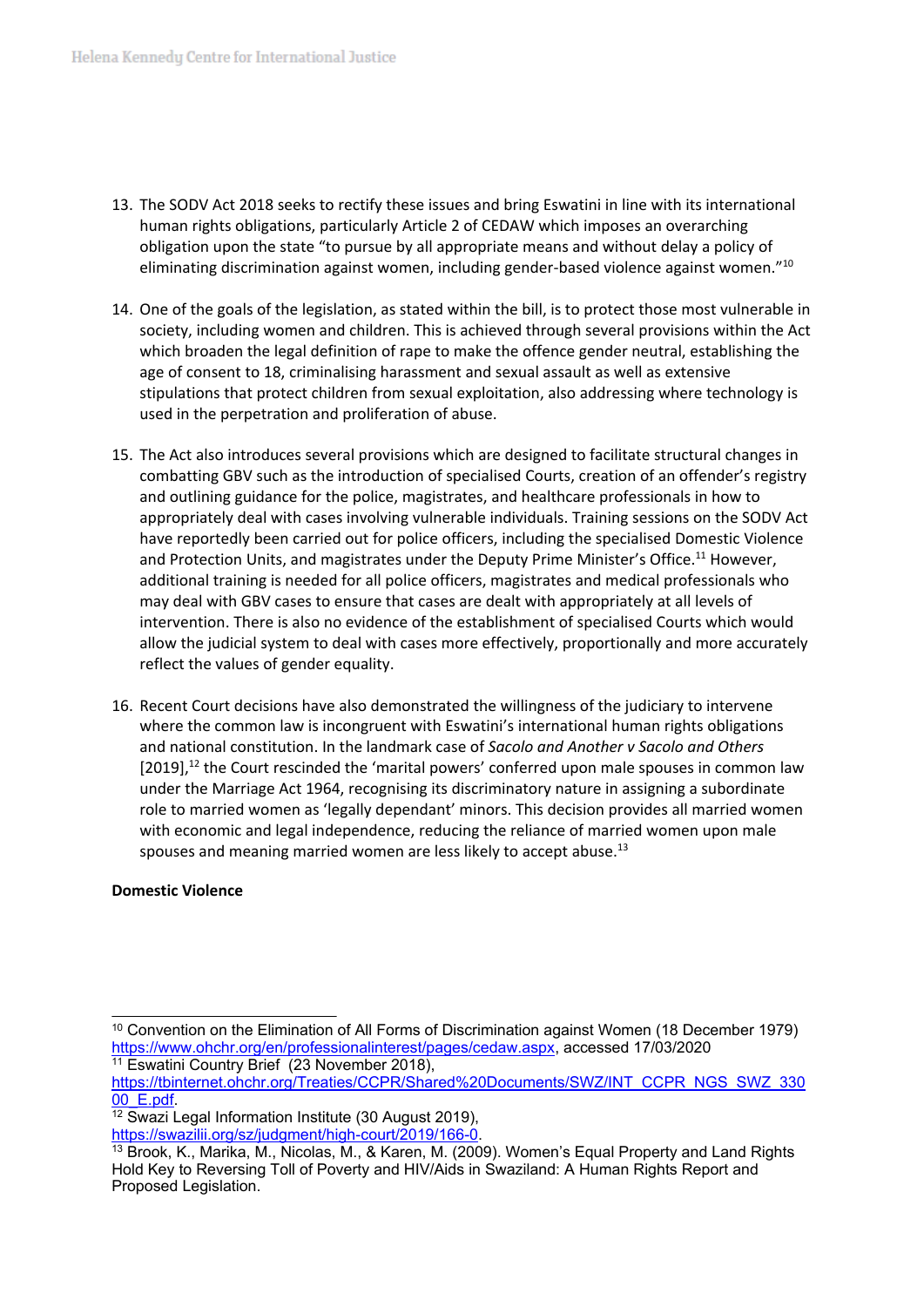- 17. Despite these recent judicial and structural changes, intimate partners and husbands are still most likely to be perpetrators of sexual violence against women. 14 Research conducted in 2001 to assess the incidence of violence against women uncovered that discrimination was persistent across many women'<sup>s</sup> entire lives due to their socialisation and cultural status, resulting in internalised feelings of inferiority. 15
- 18. Further research has indicated that the remnants of historical patriarchal oppression means that subservience amongst women is still very common, limiting the effectiveness of the additional legal rights conferred upon women.<sup>16</sup> A study to discover the prevalence of sexual violence amongst female University students in Eswatini after the adoption of the SODV Act found that only 1 in 5 women interviewed, whose experiences conformed with the new legal definition of rape, actually identified their experiences as such.<sup>17</sup> In many of these instances, the perpetrator of the violence against the women was <sup>a</sup> person whom they identified as longer term sexual partner, highlighting the underlying issues surrounding the perception of GBV and the status of women. $^{\rm 18}$
- 19. The SODV Act 2018 also does not explicitly criminalise marital rape. Although, s151 of the Act does identify that marriage cannot be <sup>a</sup> defence to any crime; the absence of clear identification of marital rape as <sup>a</sup> prosecutable offence detracts from its seriousness. When considering the occurrence of intimate partner violence, this lack of clear messaging may be less effective in combatting engrained cultural values.
- 20. Underreporting is also <sup>a</sup> significant issue for all types of GBV, arising from <sup>a</sup> variety of issues such as ignorance of reporting mechanisms, cultural barriers and <sup>a</sup> lack of protection systems. The SODV Act contains no provisions which outline the structure for an effective response mechanisms for victims and there is no comprehensive government strategy in this regard. The Swaziland Action Group Against Abuse (SWAGAA) identified that out of all the incidences of GBV: only 3% of cases were reported to the police; only 7% of women accessed counselling services and only 2.1% of women accessed <sup>a</sup> clinic or hospital following the accident compared with 62.3% who reported that they would have liked to access support.<sup>19</sup>

#### **GBV Against Children**

21. The ongoing prevalence and acceptance of GBV against children is also extremely concerning, with underreporting <sup>a</sup> deeply troubling issue. It is estimated that for every girl known to Social

<sup>14</sup> GENDER-BASED VIOLENCE [http://www.swagaa.org.sz/gender-based](http://www.swagaa.org.sz/gender-based-violence/#:~:text=Intimate%20partners%2C%20such%20as%20husbands,often%20a%20very%20dangerous%20place)[violence/#:~:text=Intimate%20partners%2C%20such%20as%20husbands,often%20a%20very%20da](http://www.swagaa.org.sz/gender-based-violence/#:~:text=Intimate%20partners%2C%20such%20as%20husbands,often%20a%20very%20dangerous%20place) [ngerous%20place](http://www.swagaa.org.sz/gender-based-violence/#:~:text=Intimate%20partners%2C%20such%20as%20husbands,often%20a%20very%20dangerous%20place).

 $15$  Aphane, M.-J. D., & Women and Law in Southern Africa Trust. (2001). Multiple jeopardy: Domestic violence and women's search for justice in Swaziland. Mbabane, Swaziland: Women and Law in Southern Africa Research and Educational Trust Swaziland.

<sup>16</sup> MavundlaS. D., StrodeA., & DlaminiD. C. (2020). Marital Power Finally Obliterated: The History of the Abolition of the Marital Power in Civil Marriages in Eswatini. Potchefstroom Electronic Law Journal, 23, 1-19. https://doi.org/10.17159/1727-3781/2020/v23i0a7504

<sup>&</sup>lt;sup>17</sup> Fielding-Miller, R., Shabalala, F., Masuku, S., & Raj, A. (2019). Epidemiology of Campus Sexua Assault Among University Women in Eswatini. Journal of Interpersonal Violence.

<sup>18</sup> Ibid.

<sup>19</sup> Swagaa (2020),

<http://www.swagaa.org.sz/gender-based-violence/>, accessed 4/1/2021.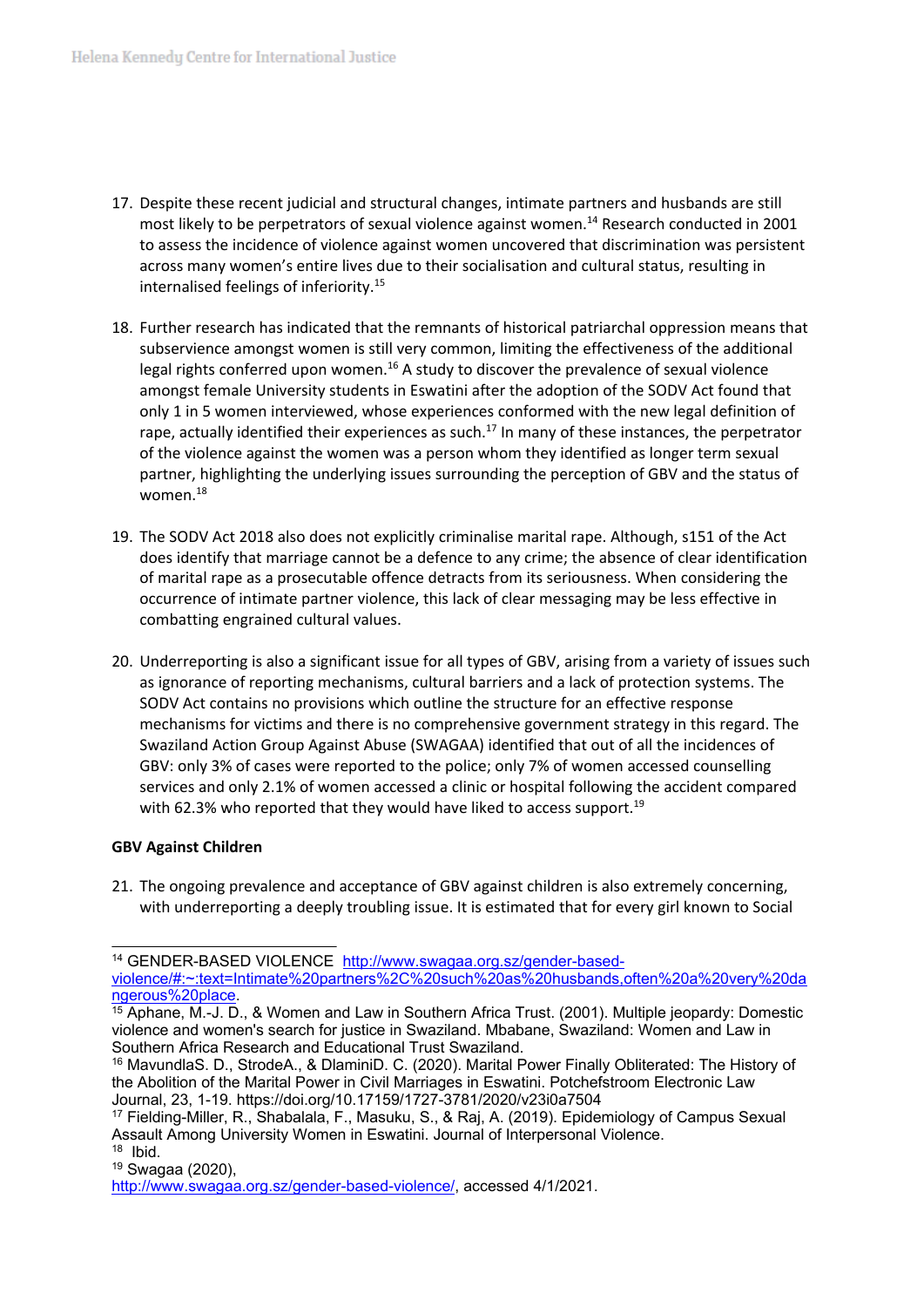Welfare, there are an additional 400 who have never received assistance or support.<sup>20</sup> In their report on Eswatini, the UN Committee on the Rights of the Child identified that although some government supported community prevention and awareness programmes do exist, many have limited reach as they are run by NGO's.<sup>21</sup>

- 22. UNICEF'<sup>s</sup> 2016 study into the drivers of violence in association with the Government of Eswatini identified that cultural barriers were one of the main reasons for underreporting.<sup>22</sup> The attitude of '*Tibi Tendu*' (family secrets) substantially interferes with reporting from concerned individuals outside the family unit.<sup>23</sup> This is especially damaging as most violent acts are committed by individuals who are part of the child's immediate environment, $^{24}$  with 33% of sexual violence occurring in a girls own home.<sup>25</sup>
- 23. The dual legal system also creates issues, particularly in rural areas. Whilst the SODV Act establishes <sup>a</sup> legal age of marriage of 18, under customary law there is no minimum age set. Currently, it is estimated that 5% of all married women aged 20-24 entered into marriage before they were 18.<sup>26</sup>

#### **Impact of Covid-19**

- 24. Covid-19 and related restrictions have substantially hampered Eswatini'<sup>s</sup> progress in reducing the incidence of GBV. Eswatini has been in partial lockdown since the  $17<sup>th</sup>$  March 2020. In the first month following implementation of movement restrictions, SWAGAA recounted that the number of GBV cases referred to them had doubled.<sup>27</sup> The Deputy Prime Minister, Themba Masuku, also reported that GBV cases saw <sup>a</sup> stark increase from 1,420 to 9,399 in the 9 months following restrictions. 28
- 25. This increase in GBV cases is primarily caused by the containment of women and children in households with abusers, compromising their safety. Oksana Bryzhovata, project manager of the NGO, Pact, in Eswatini, stated that the confinement caused by the lockdown created real psychosocial stress on women and children, and that families that did not experience genderbased violence before the virus, were now subjected to it.<sup>29</sup>

<sup>27</sup> SWAGAA (2020),

<sup>&</sup>lt;sup>20</sup> ESWATINI, <https://www.togetherforgirls.org/wp-content/uploads/TFG-Eswatini-OnePager-10.pdf>. <sup>21</sup> CRC, National Report of Swaziland ( 8 July 2019 )

[http://docstore.ohchr.org/SelfServices/FilesHandler.ashx?enc=6QkG1d%2FPPRiCAqhKb7yhsttlGRuu](http://docstore.ohchr.org/SelfServices/FilesHandler.ashx?enc=6QkG1d%2FPPRiCAqhKb7yhsttlGRuuQ17T5Usc0B0NqgUVMwiv6zApKKDV5x10Cy3TWzrxZxEMu7SVHoT68Oh3AaIrxAZFqT4hwNHjeRLeoAPkr0g6UzO0GTd6aGMu7Wg7) [Q17T5Usc0B0NqgUVMwiv6zApKKDV5x10Cy3TWzrxZxEMu7SVHoT68Oh3AaIrxAZFqT4hwNHjeRLe](http://docstore.ohchr.org/SelfServices/FilesHandler.ashx?enc=6QkG1d%2FPPRiCAqhKb7yhsttlGRuuQ17T5Usc0B0NqgUVMwiv6zApKKDV5x10Cy3TWzrxZxEMu7SVHoT68Oh3AaIrxAZFqT4hwNHjeRLeoAPkr0g6UzO0GTd6aGMu7Wg7) [oAPkr0g6UzO0GTd6aGMu7Wg7](http://docstore.ohchr.org/SelfServices/FilesHandler.ashx?enc=6QkG1d%2FPPRiCAqhKb7yhsttlGRuuQ17T5Usc0B0NqgUVMwiv6zApKKDV5x10Cy3TWzrxZxEMu7SVHoT68Oh3AaIrxAZFqT4hwNHjeRLeoAPkr0g6UzO0GTd6aGMu7Wg7).

 $22$  Uncovering drivers of violence against children in Swaziland (3 August 2017) [https://www.unicef-irc.org/article/1660-uncovering-drivers-of-violence-against-children-in](https://www.unicef-irc.org/article/1660-uncovering-drivers-of-violence-against-children-in-swaziland.html)[swaziland.html](https://www.unicef-irc.org/article/1660-uncovering-drivers-of-violence-against-children-in-swaziland.html),

<sup>23</sup> ibid

<sup>24</sup> n18

<sup>&</sup>lt;sup>25</sup> n16

<sup>&</sup>lt;sup>26</sup> Swaziland (2020) <https://evaw-global-database.unwomen.org/fr/countries/africa/swaziland#1>, accessed 10/02/0202

<http://www.swagaa.org.sz>, accessed 4/1/2021.

<sup>&</sup>lt;sup>28</sup> International Commission of Jurists (2 June 2020),

[https://www.icj.org/icj-webinar-highlights-difficulties-in-responding-to-gender-based-violence-during](https://www.icj.org/icj-webinar-highlights-difficulties-in-responding-to-gender-based-violence-during-the-covid-19-pandemic/)[the-covid-19-pandemic/](https://www.icj.org/icj-webinar-highlights-difficulties-in-responding-to-gender-based-violence-during-the-covid-19-pandemic/).

<sup>&</sup>lt;sup>29</sup> PACT (13 April 2020), https://www.pactworld.org/blog/'[-some-women-and-children-home-not-safest](https://www.pactworld.org/blog/�-some-women-and-children-home-not-safest-place�-responding-family-and-gender-based-violence)place'[-responding-family-and-gender-based-violence](https://www.pactworld.org/blog/�-some-women-and-children-home-not-safest-place�-responding-family-and-gender-based-violence).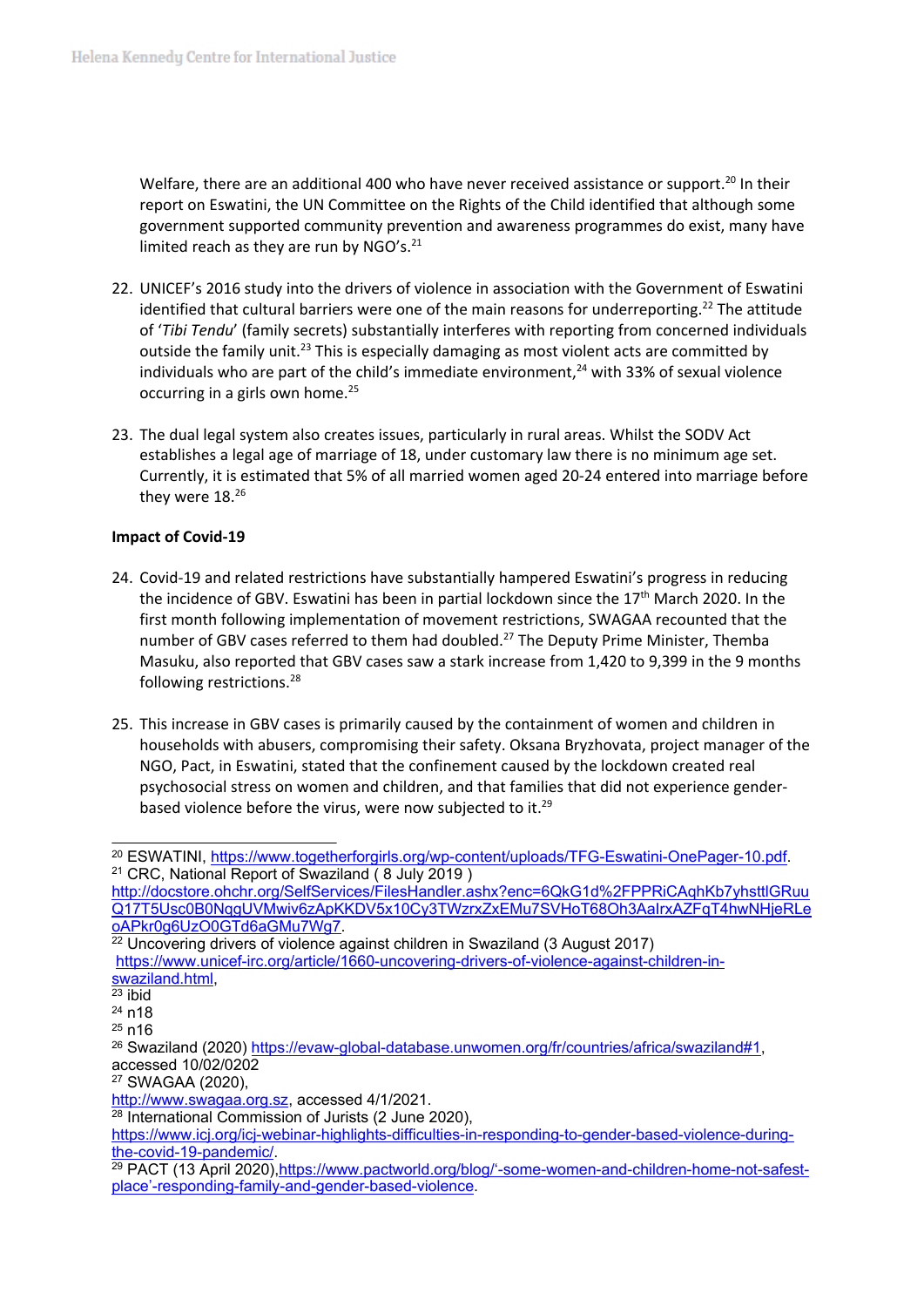26. At the start of the lockdown, support, or assistance available to victims of abuse was limited due to the classification of this service as non-essential. UNFPA executive director, Dr Natalia Kanem, highlighted the potential severity of additional GBV cases during this time of additional pressure, hypothesising <sup>a</sup> possible 15 million additional cases of GBV if no support was offered to women.<sup>30</sup> Since then, the government has relaxed certain movement restrictions, permitting NGO'<sup>s</sup> to offer support to vulnerable women. However, access for many women, particularly in rural areas, to support services is still limited due to distance and the constant presence of abusers.

## **Recommendations**

**27. Following our report, it is recommended that Eswatini:**

- $\bullet$  **Invest funding into the judicial system to speed up the processing of the backlog of cases relating to gender-based violence caused by Covid-19 with the aim to have this backlog cleared within the next two years to ensure that offenders do not receive impunity and victims have access to justice.**
- $\bullet$  **Introduce immediate support mechanisms for women who have suffered GBV as <sup>a</sup> result of the Covid-19 and the introduction of safe houses for women and children suffering from GBV so they do not have to remain with abusers.**
- c **Create <sup>a</sup> national community prevention and behavioural change programme that educates men about the rights of women to help improve the cultural perception of women in Eswatini. This platform should be designed immediately and aim to be operational and start having men enrolled this by January 2023.**
- c **Create <sup>a</sup> national community prevention and behavioural change programme that educates that educates women from <sup>a</sup> young age to empower them and overcome internalisation of historical patriarchal oppression. This platform should aim to be operational and have <sup>a</sup> significant number of women enrolled across all ages by January 2023.**
- e **Raise awareness of legal provisions within the rural areas for disadvantaged women through targeted campaigns, this should be implemented immediately and work alongside the learning platform for women and men.**
- $\bullet$  **Create <sup>a</sup> comprehensive response strategy for victims of GBV including access to sheltered housing immediately after abuse, ongoing psychotherapy and access social support services. This should be facilitated by increased funding to the Deputy Prime Minister'<sup>s</sup> Office in Eswatini'<sup>s</sup> Budget Report in March 2022 to ensure that these measures can be implemented as soon as possible.**
- **Create <sup>a</sup> single toll-free hotline to report GBV and domestic violence to ensure the reporting of offences is more accessible.**

<sup>30</sup> UNFPA (22 May 2020),

[https://eswatini.unfpa.org/en/news/unfpas-plan-tackling-gender-based-violence-communities-during](https://eswatini.unfpa.org/en/news/unfpas-plan-tackling-gender-based-violence-communities-during-covid-19)[covid-19](https://eswatini.unfpa.org/en/news/unfpas-plan-tackling-gender-based-violence-communities-during-covid-19).